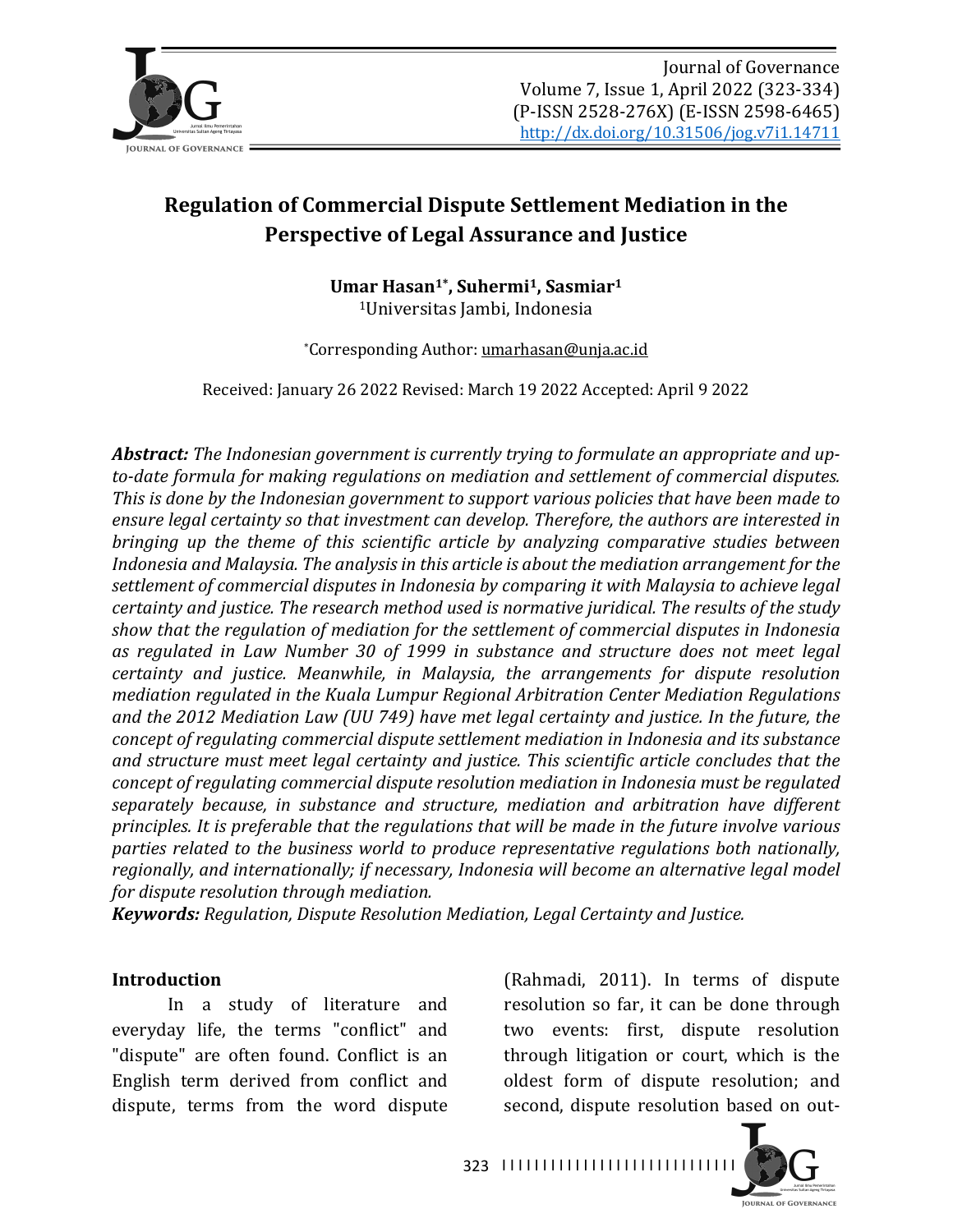of-court cooperation, known as Alternative Dispute Resolution (ADR), also called mediation (Usman, 2003).

Mediation is an alternative form that can resolve disputes requiring regulation in the implementation process to obtain legal certainty and procedural justice (Rusli, 2012). It is hoped that the disputing parties can make peace. Because if it is understood etymologically, mediation means being in the middle and being assisted by a third party as a mediator to resolve the problem, where the third party here is neutral and impartial (Hanifah, 2016). Through a value perspective (good, bad, right, and wrong), I studied that dispute resolution through mediation is a peace process that both parties desire, which will create legal certainty and justice in a mediation process (Talib, 2010). 2013). The choice of mediation here is to achieve a feeling of peace because, in equilibrium, there is a value contained in the mediation process that is free from symbols of formality. This is where there is a value of freedom that will eliminate the dominance of the superior over the inferior (Arwana  $&$ Arifin, 2019).

In the application of dispute resolution utilizing mediation, of course, it will not be separated from the legal principles used as the basis for the formation of law in society to achieve the ideals of a good life together, which is primarily related to alternative dispute resolution by mediation (Rahmah, 2019). Here, the legal principle is the basic principle (fundamental) of the law, which are the limitations that will be the

benchmark for thinking about the law (Erwin, 2015). Some regulations apply to alternative dispute resolution, including dispute resolution by mediation, namely the principle of good faith, contractual principles, binding principles, freedom of contract, and the direction of confidentiality (Wiguna, 2018). Mediation results from a written agreement made by the parties to the dispute and has a binding nature that must be carried out in good faith by the parties (Mulyana,  $2019$ ). In mediation, both parties benefit equally. Dispute resolution by mediation also has a principle that reflects the philosophy of final and binding dispute resolution, meaning that the results of a written agreement made by the disputing parties are critical and carried out in good faith (Mulyana, 2019).

A big problem currently being faced by the Indonesian people is law enforcement (Zainuddin, 2018). In terms of the quantity and quality of disputes that occur in society, there has been an increase from time to time. On the other hand, the state courts, which have the authority to adjudicate based on the law, have limited capabilities. Moreover, the state courts have recently been hit by a crisis of confidence (Usman, 2003). This condition should not be allowed to drag on because situations like this have the potential to lead to vigilante actions or the emergence of mass justice, which can cause chaos in people's lives (Nugroho, 2020). The solution that must be present is to develop an alternative dispute resolution in Indonesia that cannot be

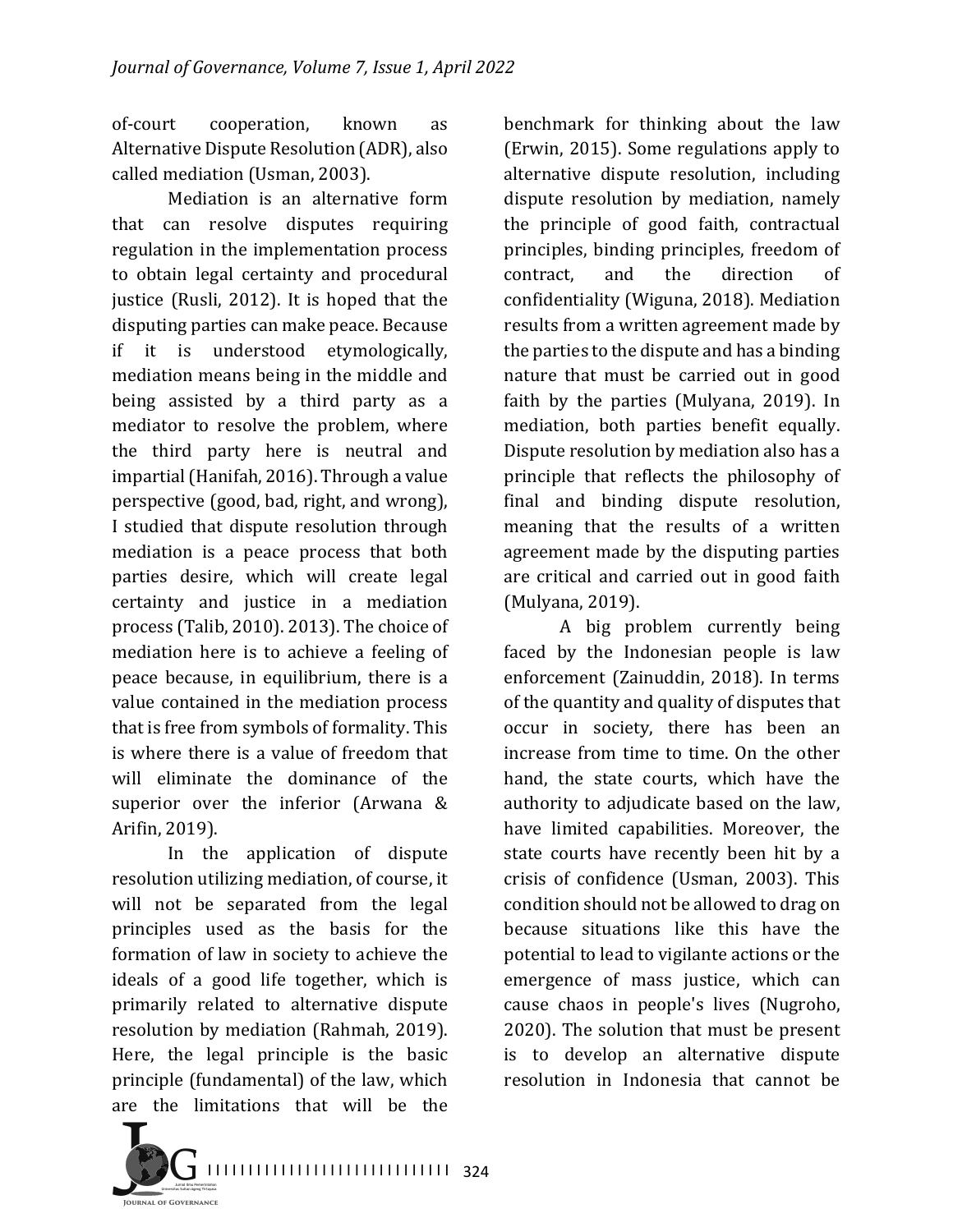offered in this alternative dispute resolution (Putra et al., 2021).

Dispute resolution through mediation in a dispute resolution process if the parties can not only be done out of court, as is done by non-governmental organizations and private institutions (Diah, 2016), but there is also an integrated dispute resolution mediation in a court system that is carried out by judges by reconciling cases; this is what is also known as judicial mediation (Syukur, 2012). The integration of mediation into a court system is a legal breakthrough that occurred in the 20th century.

This judicial mediation generally only resolves civil cases. However, some countries have implemented a judicial mediation system in minor criminal cases or criminal acts committed by minors, known as juvenile offender mediation (Bradshaw et al., 2006). In Malaysia, in addition to commercial dispute resolution mediation under the auspices of the Kuala Lumpur Regional Center for Arbitration (KLRCA), there is also community mediation, which can help resolve disputes within the environment without having to go to court (Khan, 2017). Apart from being a mediation that has been integrated with the court established in 2008, this has almost complete security with the judicial mediation procedures in Indonesia as regulated in the Regulation of the Supreme Court of the Republic of Indonesia Number 1 of 2008 concerning Mediation Procedures in Courts.

The Alternative Mediation Regulations in Dispute Resolution that will be discussed in this article are regarding commercial dispute resolution mediation as regulated by the Law of the Republic of Indonesia Number 30 of 1999 concerning Arbitration and Alternative Dispute Resolution. The theory used in writing this scientific paper is the theory of justice because justice is a commercial dispute resolution through mediation that leads to a peace process for the common good, which is wrapped in the value of justice, which in this case is procedural justice. If we examine justice, it is an abstract thing, but it cannot be denied that everyone desires justice (Nasution, 2015). Therefore, the law must be brought closer to justice through equity to straighten the law's human nature. This method is applied to the standard law system (Raharjo, 1991) because justice is a form of honesty that is based on the principle of equality, equal opportunity and freedom, and the direction of difference (two principles of justice) (Faiz, 2009).

The next very relevant theory used in this scientific article is the theory of legal certainty. According to Utrecht, legal certainty has two meanings: firstly, there are generalist rules so that individuals know what actions can be done and what cannot be done; and second, there is security for individuals from government arbitrariness (Syahrani, 2008), because of the existence of this generalist rule of law. Each individual should know what rights and obligations must be done and accepted by each individual.

The presence of legal certainty here is das sollen, which is a hope for justice

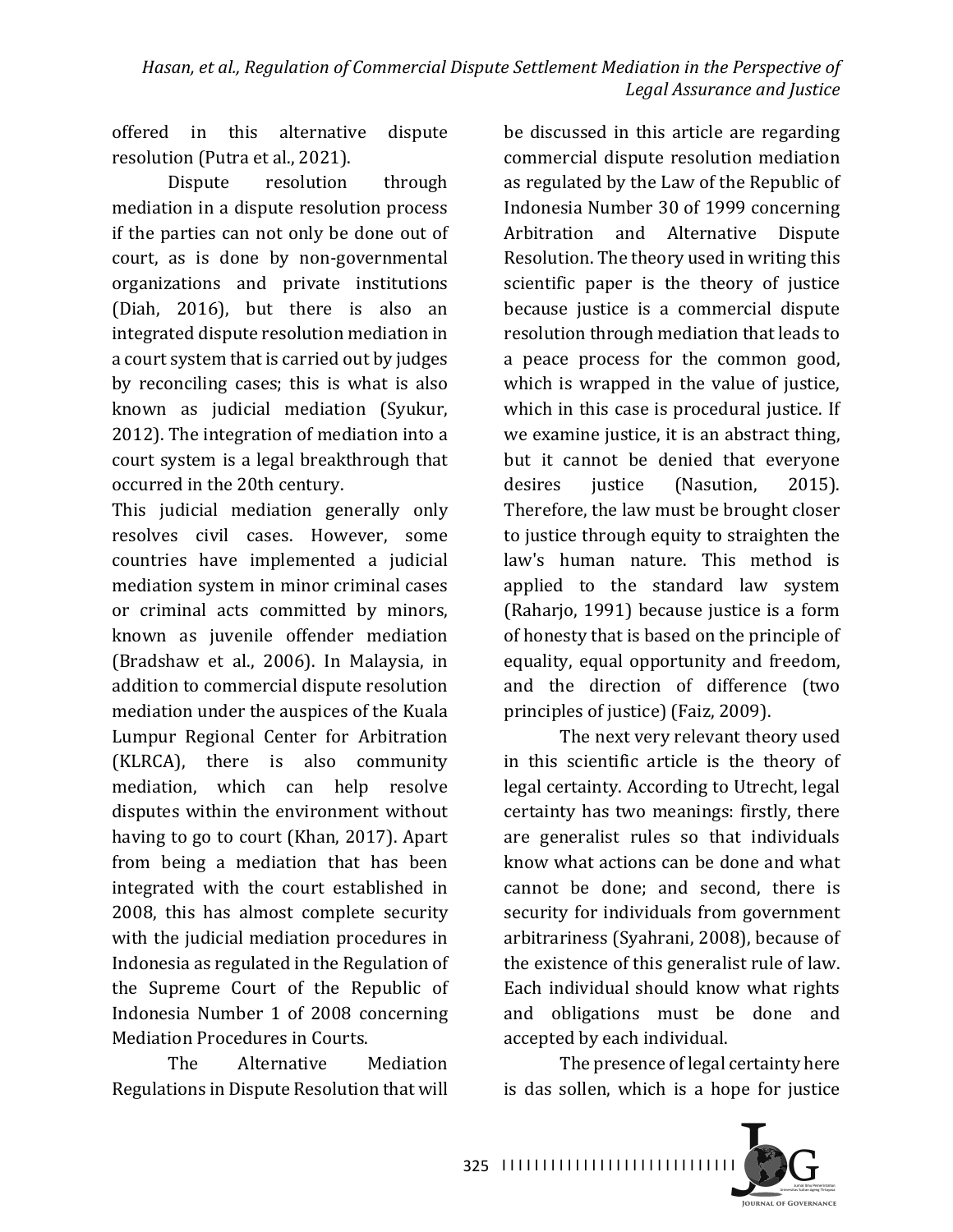seekers from arbitrary action; with legal certainty, people will know what their rights and obligations are according to applicable law, because legal certainty is not only in the form of articles in the law but a goal that must be achieved in a country.

#### **Method**

The research method used in writing this scientific article is normative juridical and involves examining library materials or secondary data. According to Baader Johan Nasution, normative legal research studies legal principles, legal systematics, levels of legal synchronization, legal comparisons, and legal history (Nasution, 2008). The approaches used in writing this scientific article are: a historical approach, a path to the law (statute approach), a conceptual approach, and a comparative approach (Marzuki, 2010). In addition to the above method, this scientific article also uses a philosophical approach that is concerned with the object of the study of legal philosophy, which includes legal ontology, legal axiology, legal epistemology, legal theology, legal ideology, legal logic, and legal scholarship, all of which are related to the issues raised and examined in this scientific article.

## **Result And Discussion**

Regulation of commercial mediation in Indonesia is regulated by Law Number 30 of 1999, which is regulated in only a few articles, such as Article 1 point (10) and Article 6. However, this law regulates more than just



arbitration. Based on researchers' analysis, we can directly conclude alternative mediation, which is only contained in 2 (two) articles on arbitration arrangements. This substance regulates it, but it is not complete as in the case of arrangements regarding arbitration.

According to the author, the mediation arrangement in the law does not meet the demands of legal objectives, legal certainty, and legal benefits, especially to meet the needs of justice. After the researchers analyzed Law Number 30 of 1999 and the KRLCA Mediation Regulation, the 2012 Mediation Act (Act 749) and the KRLCA Mediation Regulation Scheme, it can be concluded that there are similarities and differences. There are similarities, namely:

- 1. The start of the mediation process is after the appointment of a mediator by the parties to the dispute or by an alternative dispute resolution/arbitration institution, with a period of  $7$  (seven) days as referred to in Article  $6$  paragraph  $(4)$ and paragraph (5). The mediation process is carried out in Malaysia after the disputing parties submit a written request to the KLRCA. The disputing parties have received a written response from the KLRCA, as referred to in Rules 3 and 6 of the KLRCA.
- 2. The appointment of a mediator can be made by the parties to the dispute or appointed by arbitration or other alternative dispute resolution institution if the parties fail to appoint a mediator. This is regulated in Article 6 paragraphs  $(3)$  and  $(4)$ . In Malaysia,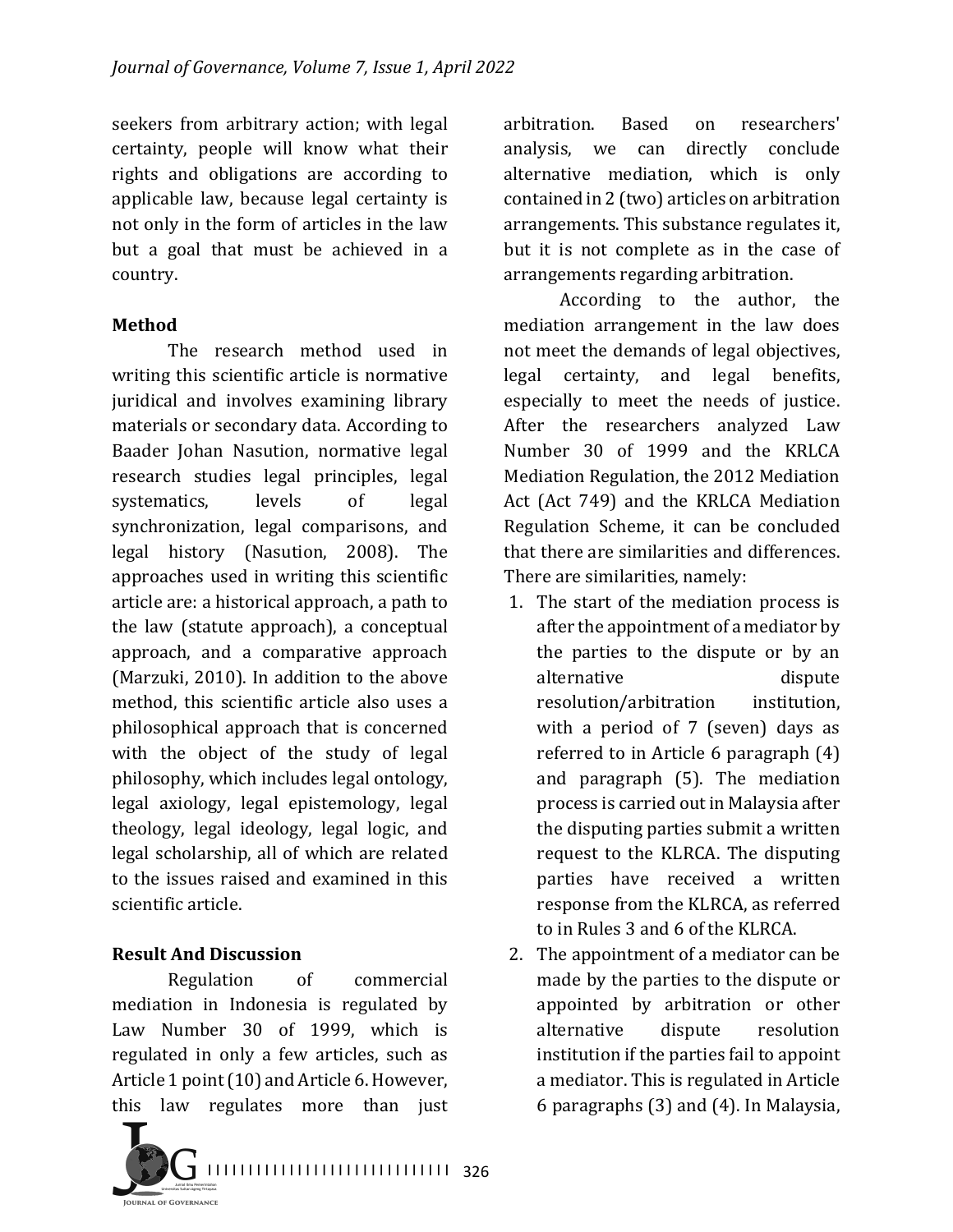the appointment of a mediator can be made by the parties to the dispute, which is based on a proposal from the KRLCA, or appointed by the Director of the KRLCA if the parties agree and it is based on a mediation agreement. This is contained in Rules 7 and 8 of the KRLCA Mediation Rules and Articles 7 and 8.

- 3. The mediation agreement is carried out using a written agreement between the disputing parties, as regulated in Article 6 paragraph (3). Meanwhile, in Malaysia, a mediation agreement is also made in writing by the disputing parties. It must be signed by the parties and contain the submission of all disputes to the mediator, following the intent of Article 6 paragraphs  $(1)$ ,  $(2)$  and  $(3)$ .
- 4. The mediation process must be carried out within 30 (thirty) days and produce a written agreement signed by both parties to the dispute and related parties such as the mediator. The mediator upholds the confidentiality of this matter following article  $6$  paragraph  $(6)$ . As for Malaysia, the mediation process is not defined, but the mediator is required to be able to settle commercial disputes following the agreement, as referred to in Rules 21 to 24 of the KRLCA Mediation Regulations, Articles 9 to 11, and the mediation process must end within 3 (three) months. According to Article 29 (d) of the KRLCA Mediation Regulations, unless the parties determine

otherwise, this means that there is time uncertainty in the mediation process.

- 5. The principle of good faith is the basis for resolving commercial disputes through mediation, as regulated in Article  $6$  paragraph  $(1)$ ; good faith in Malaysia is also the principle in resolving a commercial conflict through mediation. This is in line with the intent of article 16 of the KRLCA Mediation Rules.
- 6. The end of mediation is when the parties have reached a peace agreement in good faith, made in writing and signed by the parties to the dispute. If an agreement is not reached, the parties based on the agreement can resolve the dispute through arbitration and ad-hoc arbitration.

The differences between Indonesia and Malaysia in mediation arrangements are as follows:

- 1. The place of trial for mediation cases is not regulated in Law Number 30 of 1999, which is based on the agreement of the disputing parties. Meanwhile, in Malaysia, where the mediation will be held, if not agreed upon, then the mediation must comply with the KRLCA Model Clause and Rule 22 of the KRLCA Mediation Regulations, which state that mediation is carried out at the KRLCA location.
- 2. The requirements to become a mediator are not regulated in Law Number 30 of 1999. Meanwhile,



327 ||||||||||||||||||||||||||||||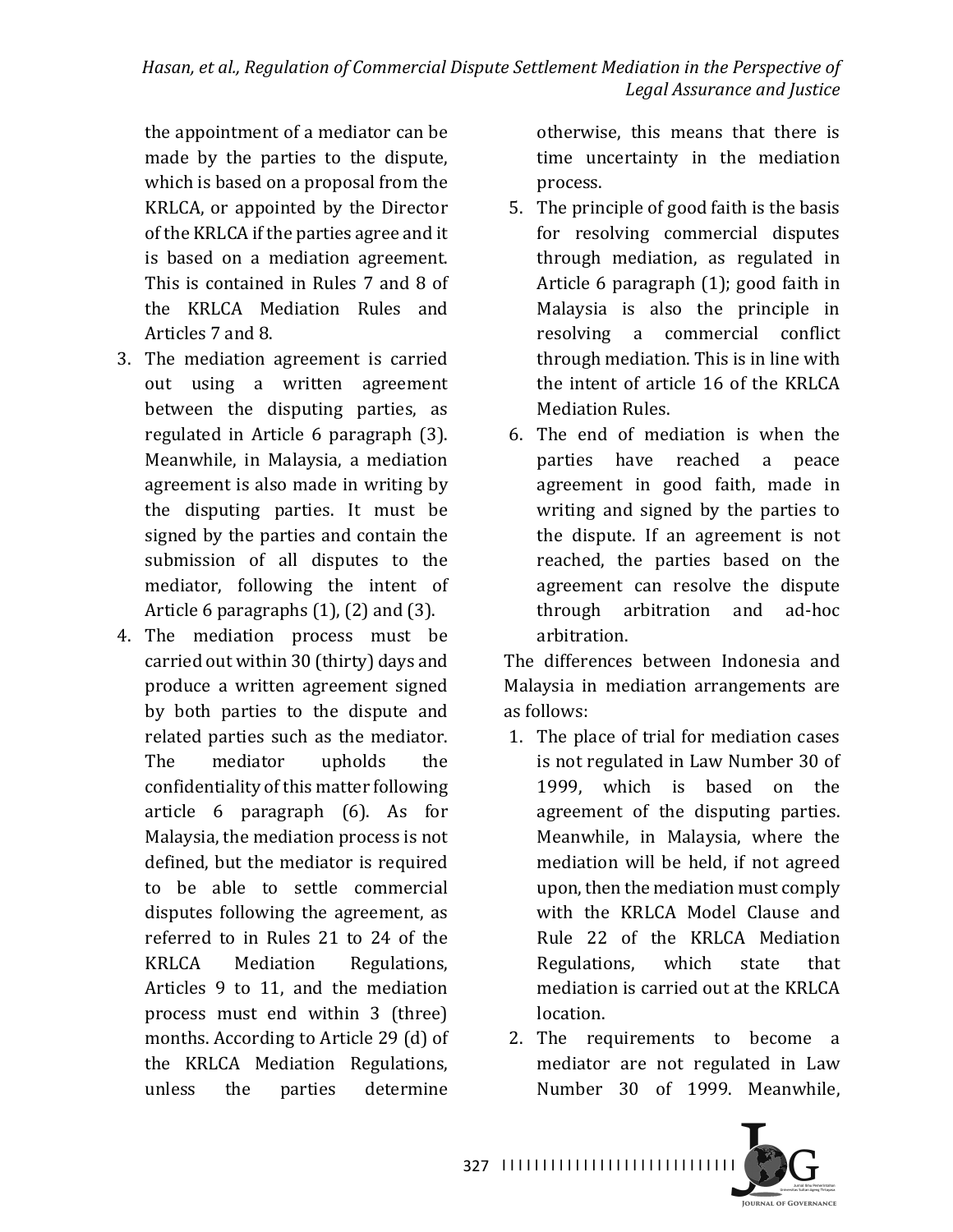Malaysia regulates the conditions to become a mediator as stated in Article 7 paragraph  $(2)$  letters  $(a)$  and  $(b)$ , which state that the mediator must have qualifications that follow the knowledge and experience gained through a training program or a formal higher education or meet the requirements set by the institution related to the mediator process.

- 3. In the mediation process, the disputing parties can be represented by other parties such as lawyers or those who have full authority to settle commercial disputes; in Indonesia, this is not regulated in law, while in Malaysia, the granting of power is called representation and authority. It is regulated in Rules 16, 17 and 18 of the KRLCA Mediation Rules.
- 4. Mediation costs are high in the commercial dispute resolution process in Indonesian law. However, in Malaysia, the cost of mediation is carried out in detail; this is contained in Rules 29, 30 and 31 of the KRLCA Mediation Regulations and is also regulated in the KRLCA Fee Scheme.
- 5. The mediation process does not prevent the occurrence of a lawsuit to the court, arbitration, and so on, which is contained in Article 4 of the Mediation Law 2012 (Act 749), meaning that even though the dispute resolution is in progress employing mediation, the parties are still allowed to file a lawsuit. Court and arbitration, except for disputes resolved by judges, as well as lower court officials or court officials, and mediation conducted by

the Legal Aid Department, as contained in Article 2 letters  $(a)$ ,  $(b)$ , and  $(c)$  of the Mediation Law 2012 (Act 749). Meanwhile, in Indonesia, alternative dispute resolution, such as mediation, wants to set aside a dispute resolution with a litigation process, as referred to in Article  $6$  paragraph  $(1)$ .

- 6. The role of the mediator in other trials is not regulated in Indonesia. However, the form of this role is that the mediator is not justified in acting as an arbitrator/ lawyer/ witness in another trial such as a court, arbitration related to the settlement of mediation disputes. Except for the parties' consent to the conflict, it is contained in Rules 35 and 36 of the **KRLCA Mediation Rules.**
- 7. Registration of the mediation agreement results at the local District Court in Indonesia is regulated in Article 6 paragraph (7). In Malaysia, the outcome of a mediation agreement reached by the parties is not required to be registered with the local court. In this case, the parties have good faith. They are consistent in carrying out the agreement from the mediation result because this is an order from the law and as regulated in Article 14 of the 2012 Mediation Law (Act 749).

Based on the explanation above, we can see similarities and differences in the regulation of commercial mediation between Indonesia and Malaysia. This equation is due to the general principles of mediation that apply to many countries in the world, even though each country has a different legal system. The general

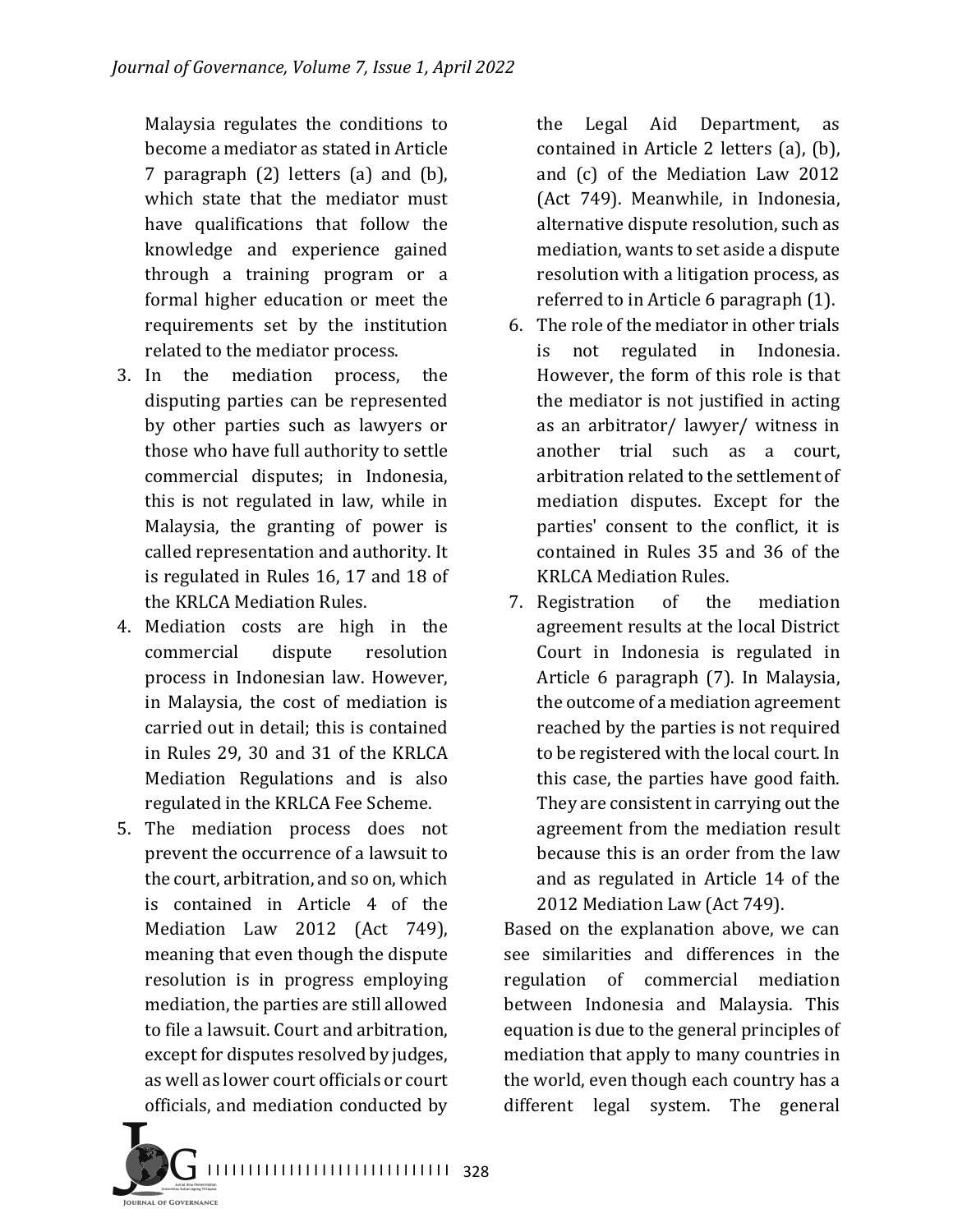principles for resolving commercial disputes through mediation are justice, expediency, and legal certainty (Hidayah, 2017).As the author explained above, there is also a philosophy that values and principles of dispute resolution mediation. The difference is caused by the legal system that applies in each country. It is also influenced by the legal and political system that is used in a country, which also influences the regulations that will be made by a government and whether the regulation is included in the priority scale or not. The habit factor also influences the resolution of a commercial dispute utilizing mediation, which is a source of law-making regulations, one of the differences in regulations in a country.

The advantages and disadvantages of a regulation mediating dispute resolution in Malaysia, when examined in terms of substance, procedure, and structure, have advantages compared to mediation arrangements in Indonesia. The system regulates the understanding of the mediation process in Malaysia:

- 1. Part I of the KRLCA Mediation Rules holds:
- 2. Application of mediation regulations;
- 3. Commencement of the mediation process;
- 4. There is an appointment of a mediator;
- 5. The role of the appointed mediator;
- 6. The role of the parties;
- 7. Have the authority and make the statement
- 8. Ensured the mediation process's confidentiality;
- 9. The occurrence of a mediation process;
- 10. The conclusion of a mediation
- 11. There is a mediation fee:
- 12. The existence of administrative assistance;
- 13. There are exceptions and responsibilities;
- 14. The role of the mediator in other trials; and
- 15. There is a fee scheme.
- 16. Part II relates to the fee scheme, which consists of fee scheme A regarding mediation confidentiality statements and scheme B explaining a mediation clause model.
- 17. Section III concerning the Mediation Law 2012 (Act 749) regulates:
- 18. Preliminary;
- 19. Regarding the interpretation of the terms mediation, independent party, mediation communication, mediation agreement, mediator, mediation costs, the responsibility of the mediator, and the Minister;
- 20. Mediation cannot prevent a claim from proceeding to arbitration or court.
- 21. The procedure for initiating a mediation;
- 22. Appointment of mediators;
- 23. Termination of the appointment of a mediator;
- 24. The role of the mediator;
- 25. Implementation of mediation activities;
- 26. There is a settlement agreement;
- 27. The existence of confidentiality and privileges

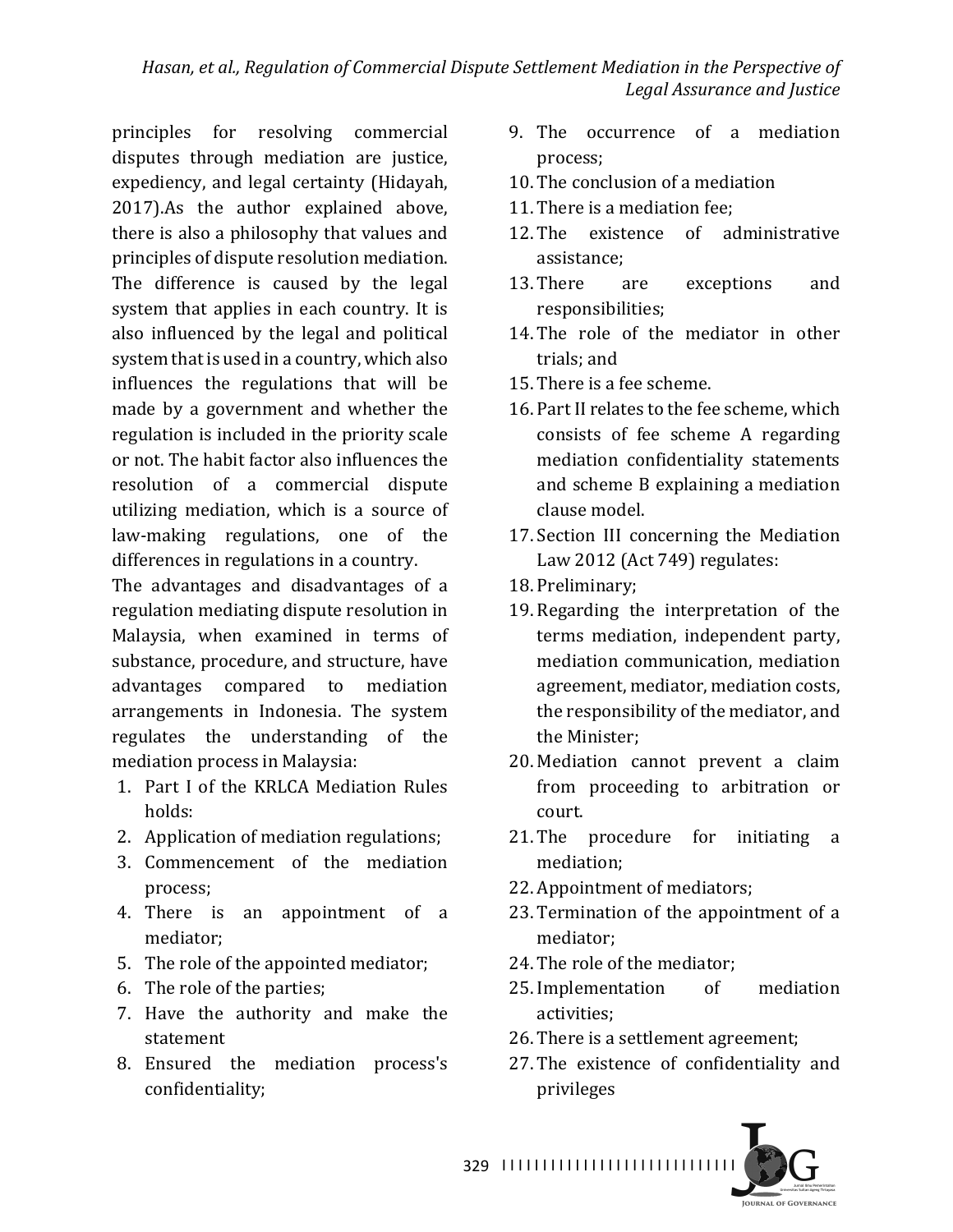- 28. There are mediation costs and responsibilities.
- 29. Part IV regulates the Guidelines for the KRLCA Mediation Regulations, as the author has explained above.

Based on the above, the regulation regarding commercial mediation in Malaysia has been able to fulfill the demands of the purpose of the law, namely the existence of legal benefits, the presence of legal certainty, and most importantly, it has fulfilled the needs of justice.

The weakness of commercial mediation regulation in Malaysia is in writing regulations and laws that are not written in full, such as philosophical considerations (considering) the birth of a law/regulation, the absence of juridical relations (remembering) the lack of legal concerns. There are sociological considerations (stipulates), but there is no law/regulation number relating to the state gazette and additional state sheets. Meanwhile, in the State of Indonesia, a regulation/law is contained in the complete text of the law, starting from the name of the law, number, year, and regulations, including philosophical, juridical, and sociological considerations. This is due to the influence of the Continental European legal system, whose primary source of law is written laws or regulations. This affects the mention of the law, unlike the continental European legal system, as in recognition of the Mediation Act 2012 (Act 749).

If examined from the comparative aspect of commercial mediation regulations between Indonesia and 

Malaysia from the perspective of justice, it can be seen in Article 1 Paragraph 3 of the 1945 Constitution, which states that the State of Indonesia is a State of Law, but this article does not mention or explain what rules apply in this country. However, if studied based on existing facts, the Indonesian legal system combines Islamic legal techniques, customary law, and European law, especially Dutch law (Nurhardianto, 2015).

This legal system is binding and becomes a guideline for the Indonesian nation and state in acting in the life of the government and state following applicable rules. The Indonesian state applies a civil law legal system that has several characteristics, such as:

- 1. A legal system that has binding power because it is compiled in a systematic way in a law, which we know as the term "codification";
- 2. There is a separation of powers, consisting of the capabilities of legislators, judicial authorities, and non-interference with each other;
- 3. Having an inquisitorial system in a judiciary, in which the judge must play a role in being able to observe and trace the facts of the evidence before making a decision; and
- 4. The civil law legal system is the oldest legal system in the world, born in A.D.533.

Malaysia is a federal monarchy that is constitutionally led by the Yang Dipertuan Agung, also known as the King. Malaysia's system of government is the Westminister Parliamentary system of government, which is a legacy of British rule (Mubarok,

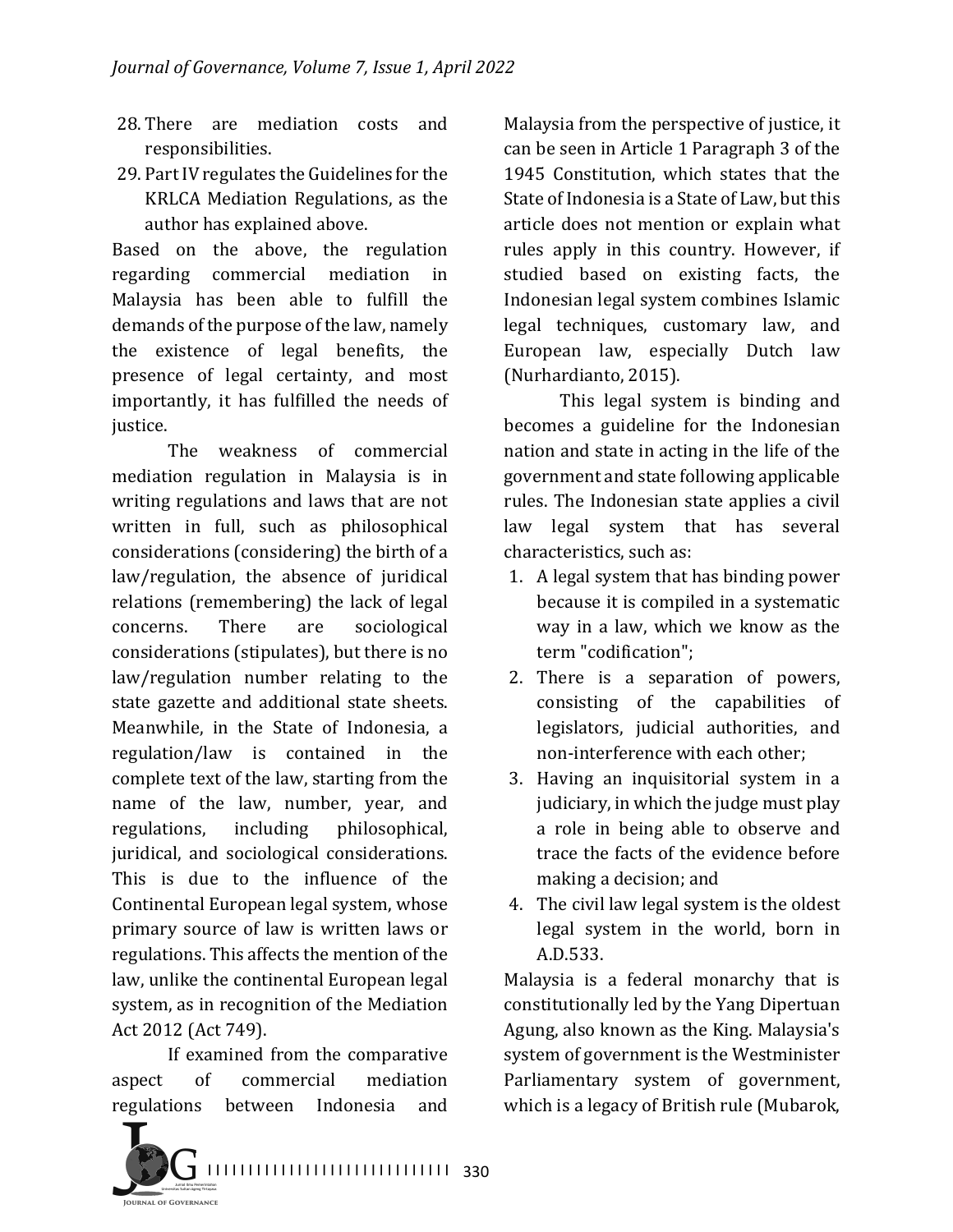2021). Malaysia did not abolish the original law that existed before the British entered the existing legal system in Malaysia; Malaysia maintains the fundamental law following the culture in its society.

However, in a relatively long period, the principles of the standard law system began to show their influence on the government system in Malaysia, so that in legal cases in courts in Malaysia, the principles of the original law and Islamic law began to be excluded, or also called banned in Malay. Malaysia also consists of states, and there are also federal states.

Malaysia also knows the name of the constitution. This term in Malaysia is called an institution, better known as the Institutional Association of Malay Lands (PTM), the highest law in Malaysia. Institutions are written legal documents formed based on the two previous documents, namely the 1948 Malay Land Alliance Agreement and the Independence Institutionalization of 1957 (Hamda, 2012).

In addition to the constitution as written law in Malaysia, there are five other legal sources, namely *adat*, Islamic law, equity principles, judicial decisions (jurisprudence), and common law. In the legal system in Malaysia, there are also 7 (seven) sources of law that are then used as principles and/or arguments by the court in resolving a dispute.

Furthermore, the concept of justice between Indonesia and Malaysia has similarities, although the legal system adopted from a historical perspective 

differs. This can be seen in the idea or theory of justice used in Malaysia, a universal concept of justice and influenced by western thinkers who were fostered based on British common law and widely applied to countries in the world. In connection with this theory of justice, essentially every society must obtain equal justice, and the institutions of society must play a role in receiving this justice.

The concept of justice in Indonesia was also influenced by western thinkers, such as Plato, Aristotle, John Rawl, Hans Kelsen, and others; this can be seen in the author described in the previous chapter. This is indeed inseparable from the legal system adopted by Indonesia, which is based on continental Europe or civil law. According to Islamic thought in Indonesia, the concept of justice is also influential in law enforcement; this is because the majority of Indonesian citizens are Muslims. As in Malaysia, Indonesia also has the Civil Code, a derivative of the Dutch Civil Code, customary law and Islamic law regulations.

The legal objectives of the Malaysian legal system have similarities with the goals of Indonesian law, which are universal and aim at security, order, and peace, prosperity, and giving birth to happiness for all existing people. The enactment of the legal system that applies to a country will undoubtedly affect its law enforcement system.

In Malaysia, with a Federal System that is influenced by the standard law system, the mention of laws or regulations,



331 ||||||||||||||||||||||||||||||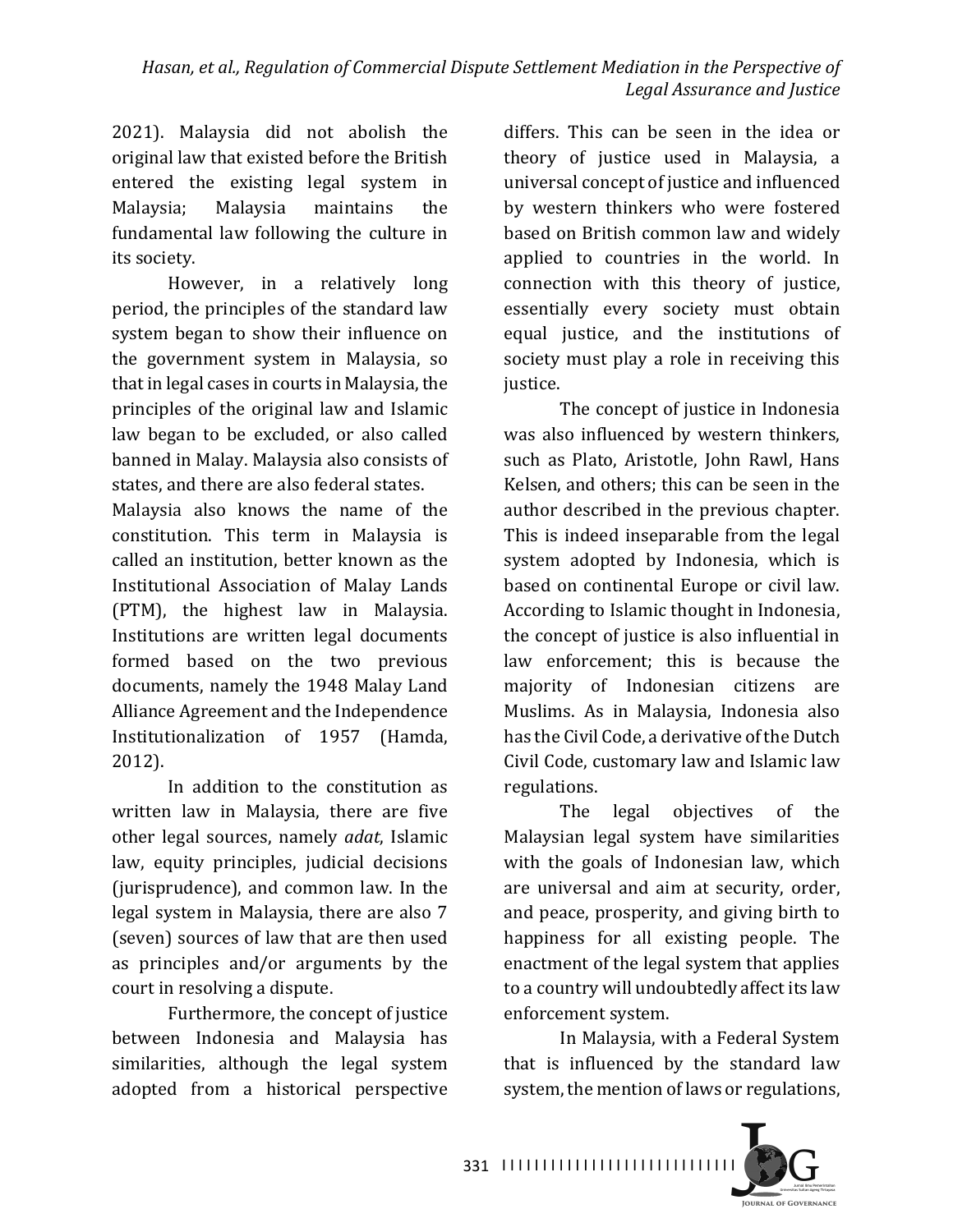as the author mentions in the comparison of the regulation on commercial dispute resolution mediation between Indonesia and Malaysia, is not stated that the Malaysian legal system does not say the complete preamble, such as the preamble to the laws and regulations that are in Indonesia.

The legal system in Malaysia also only mentions articles at the statutory level, as in the 2012 Mediation Law (Act 749). However, at the regulatory level, under laws such as the KRLCA Mediation Regulations, they do not mention articles but call them rules. In the Indonesian legal system, philosophical, juridical, and sociological considerations are always mentioned, starting from the highest legal rules to the lowest level of the regulatory structure. Likewise, the writing of other elements is done in full.

## **Conclusion**

Indonesia's commercial dispute settlement mediation regulations as regulated in Law Number 30 of 1999 have not been able to fulfill a sense of justice because, in substance and procedurally, they are not regulated perfectly systematically; moreover, the mediation regulation is only superimposed on arbitration regulations, which in substance and structure have differences. The principle one. Meanwhile, the Malaysian state in the regulation system of commercial dispute settlement mediation is more perfect and systematic, so that it has fulfilled the community's sense of justice. Concerning the concept of regulation of commercial dispute

resolution mediation in Indonesia, it is appropriate to set it up in a separate regulation because, in substance and structure, mediation and arbitration have different principles. The concept of regulation must follow the development of global business law to ensure legal certainty and justice.

If necessary, Indonesia could establish a model law for alternative dispute resolution via mediation. Concerning Mediation Institutions in Indonesia: Mediation institutions in Indonesia should be united in an institutional forum, namely the "National Mediation Center (PMN)," in which there is a list of mediators according to their respective expertise, and which has branches in each province. This is to prevent complicated bureaucracy related to place, timeliness, and cost.

## **Acknowledgement**

We extend our gratitude to God Almighty, as well as our gratitude to our colleagues who supported us in the writing of this article.

## **References**

- Arwana, Y. C., & Arifin, R. (2019). Jalur Mediasi dalam Penyelesaian Sengketa Pertanahan Sebagai Dorongan Pemenuhan Hak Asasi Manusia. Jambura Law Review, 1(2), 212-236.
- Bradshaw, W., Roseborough, D., & Umbreit, M. S. (2006). The Effect of Victim Offender Mediation on Juvenile Offender Recidivism: A

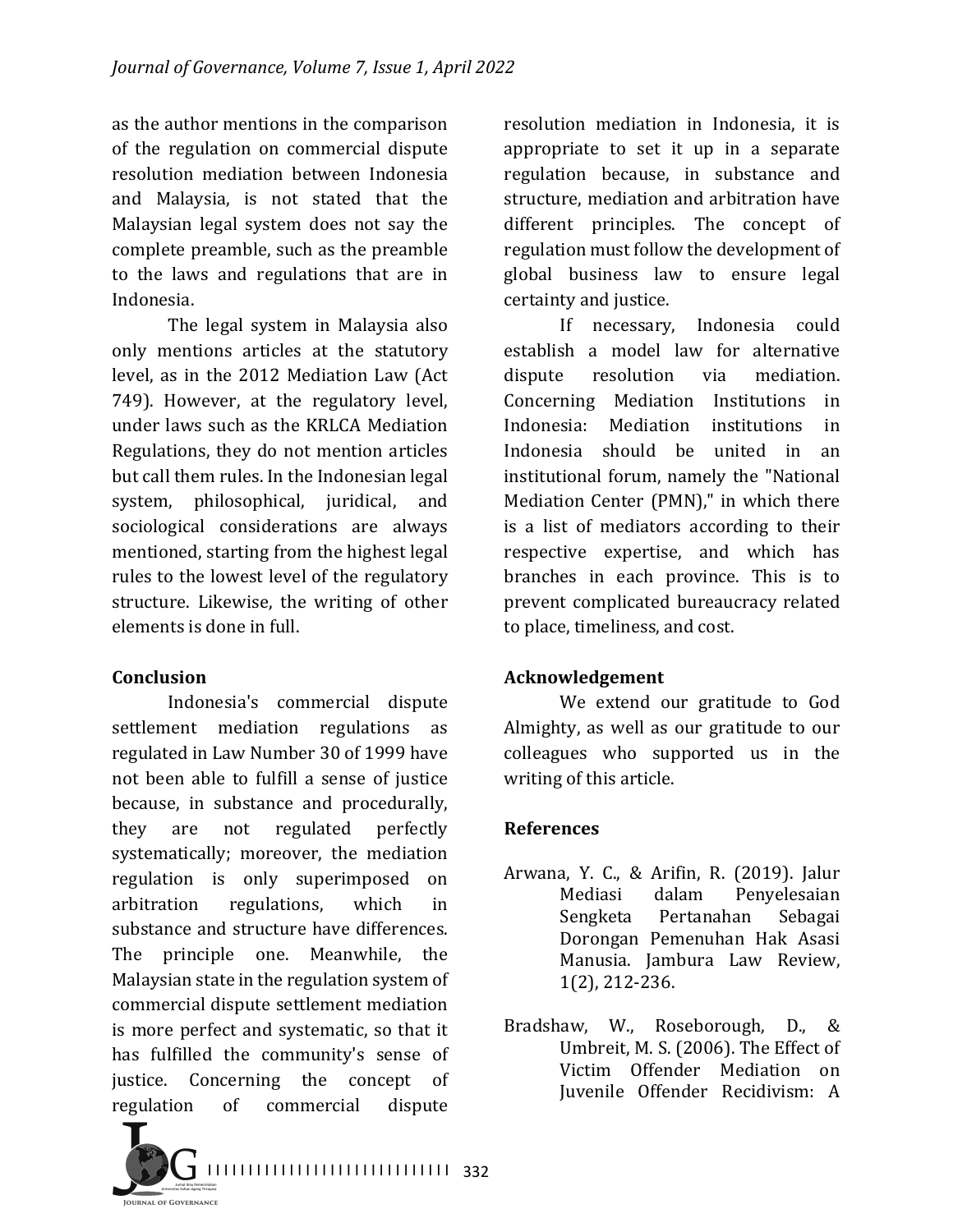Hasan, et al., Regulation of Commercial Dispute Settlement Mediation in the Perspective of *Legal Assurance and Justice*

Meta-Analysis. *Conflict Resolution Quarterly*, *24*(1), 87-98.

- Diah, M. M. (2016). Prinsip dan Bentuk-Bentuk Alternatif Penyelesaian Sengketa Di Luar Pengadilan. *Jurnal Ilmiah Hukum dan Dinamika Masyarakat*, *5*(2).
- Erwin, M. (2015). Filsafat Hukum: Refleksi *Kritis Terhadap Hukum dan Hukum Indonesia (dalam Dimensi Ide dan Aplikasi).* Jakarta; Raja Grafindo Persada.
- Faiz, P. M. (2009). Teori Keadilan John Rawls (John Rawls' Theory of Justice). *Jurnal Konstitusi*, *6*(1), 135-149.
- Hamda, A. (2012). *Politik & Kerajaan.* Kuala Lumpur: Freemind Horozons Sdn.Bhd.
- Hanifah, M. (2016). Kajian Yuridis: Mediasi Sebagai Alternatif Penyelesaian Sengketa Perdata Di Pengadilan. *ADHAPER: Jurnal Hukum Acara Perdata*, *2*(1), 1-13.
- Hidayah, K. (2017). *Konstruksi Pengaturan Mediasi Melalui Asas-Asas Umum Pemerintahan Yang Baik Dalam Penyelesaian Sengketa Pajak Di Indonesia* (Doctoral dissertation, Universitas Brawijaya).
- Khan, H. B A. (2017). *Kerangka Kerja Dan Struktur Hukum Mediasi Masyarakat Di Malaysia.* Universitas Islam Internasional Malaysia.
- Law Number 30 of 1999 concerning Arbitration and Alternative Dispute Resolution.
- Malaysia Mediation Act 2012 (Act 749).
- Marzuki, P. M. (2010). *Penelitian Hukum, Volume 3*. Jakarta: Kencana Prenada Media.
- Mubarok, N. (2021). Sistem Pemerintahan di Negara-Negara Rumpun Melayu. *SOSIO YUSTISIA*, *1*(1), 126- 155.
- Mulyana, D. (2019). Kekuatan Hukum Hasil Mediasi di Dalam Pengadilan Dan di Luar Pengadilan Menurut Hukum Positif. *Jurnal Wawasan Yuridika*, *3*(2), 177-198.
- Nasution, B. J. (2008). *Metode Penelitian Ilmu Hukum*. Bandung: Mandar Maju.
- Nasution, B. J. (2015). *Hukum dan Keadilan.* Bandung: Mandar Maju.
- Nugroho, H. (2020). Membangun Lingkungan Integrtias Pengadilan Untuk Melawan Tindak Pidana Gratifikasi. *Prosiding*, *9*(1).
- Nurhardianto, F. (2015). Sistem Hukum dan Posisi Hukum Indonesia. *Jurnal Tapis: Jurnal Teropong Aspirasi Politik Islam*, *11*(1), 33-44.
- Putra, I. S., Santoso, B., & Benuf, K. (2021). Online Dispute Resolution sebagai Alternatif Penyelesaian Sengketa Bisnis Financial Technology di Indonesia. *Simbur Cahaya*, *27*(2), 1- 22.



I I I I I I I I I I I I I I I I I I I I I I I I I I I I I 333